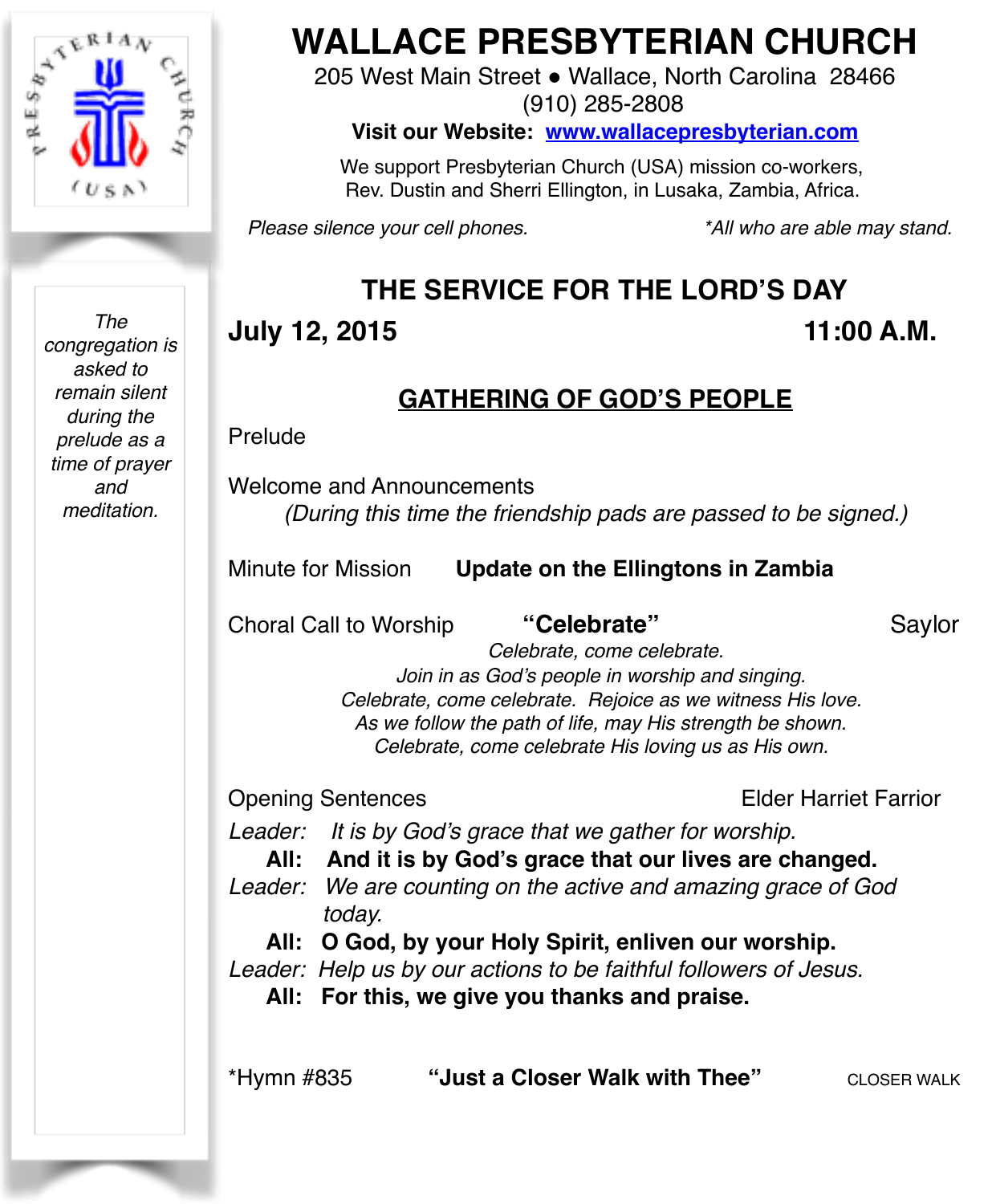*"For there is no distinction, since all have sinned and fall short of the glory of God; they are now justified by his grace as a gift, through the redemption that is in Christ Jesus." Romans 3:22-24* Prayer of Confession *(Unison)* 

*Almighty and merciful God, we open our hearts up to you, trusting that your love and goodness are stronger than all of our shortcomings. We have been afraid to trust you. We have forgotten the assurance of your unending presence. We have sacrificed our convictions, quieted our voices, given in to distractions, and looked out for ourselves above all else. We have thought about giving up when the task before us seems too great. Father, forgive us for all these things. Help us to be guided by your Spirit and to be filled with the One who gives us life, Jesus Christ, our Lord and Savior. Amen.*

Responsive Assurance of Pardon *Leader: The good news in Christ is this:*

**All: When we face ourselves and God with the awareness of our need, we are given grace to grow and courage to continue the journey.**

*Leader: Friends, believe the good news of the gospel.* **All: In Jesus Christ, we are forgiven!**

\*Gloria Patri Hymn #581 *Glory Be to the Father*

### **PROCLAIMING GOD'S WORD**

Children's Sermon

#### Special Music "**Unbounded Grace"** Wyrtzen

David Sanderson, tenor

*Unbounded grace it reached to me When hope was gone from view; In my despair, Christ came to me As He alone could do. God's grace does not on me depend, It's God who is my Stay; His love is offered without end, He walks with me each day. The universe with joy will ring When grace has won the day; As all creation joins to sing, "Praise God who paid man's way!" Unbounded Grace! Amazing Grace!*

Prayer for Illumination

*O God, prepare us by your Spirit to hear your Word. Visit us with your mystery. Overturn us in our self-assurance. Awaken us to holiness. Enable us, by your grace, to be your witnesses to the ends of the earth; through Jesus Christ our Lord. Amen.*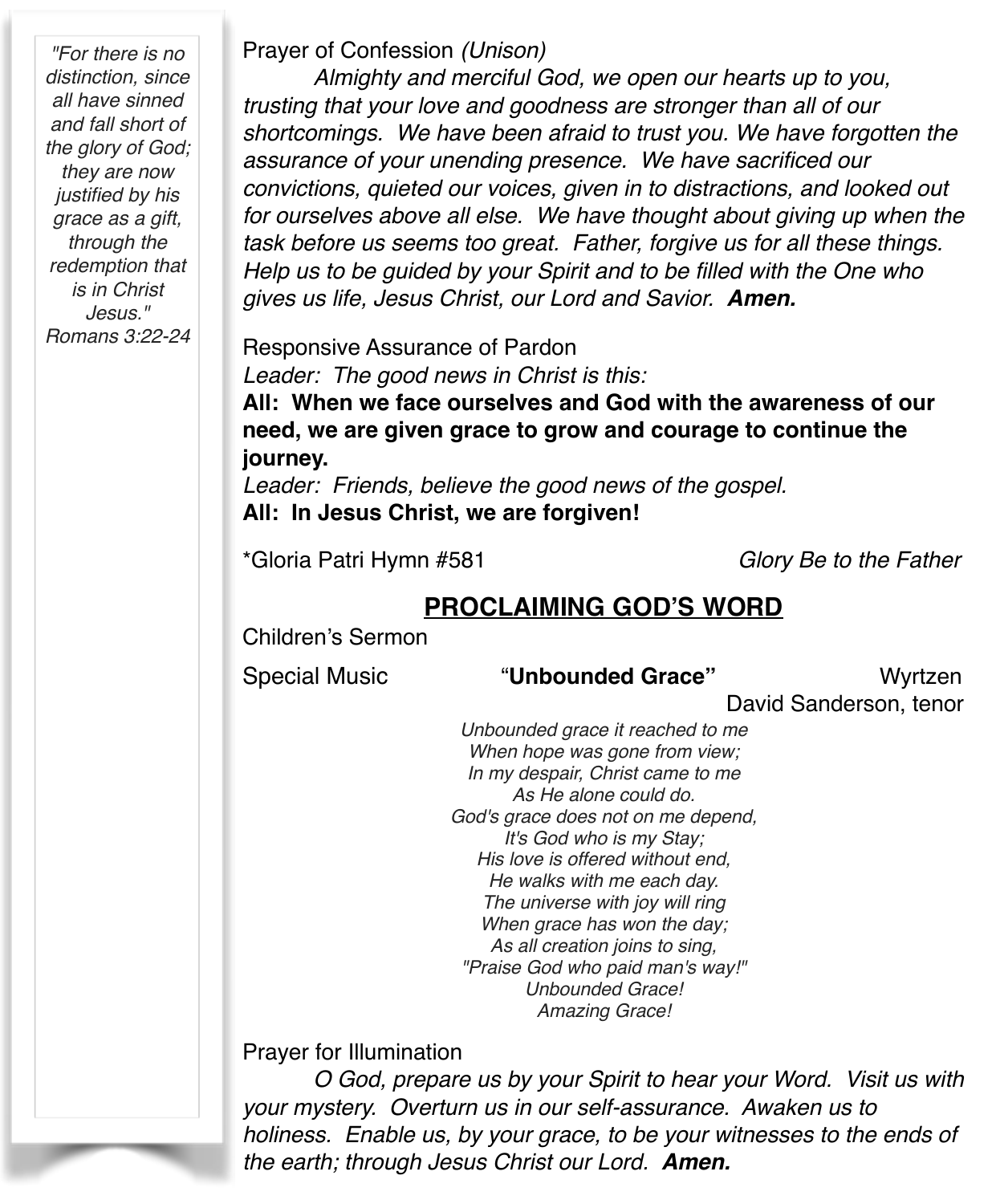Epistle Lesson Elder Harriet Farrior  *Ephesians 2:1-10* +Pages 949, 950

*"Therefore, since we are justified by faith, we have peace with God through our Lord Jesus Christ, through whom we have obtained access to this grace in which we stand; and we boast in our hope of sharing the glory of God." Romans 5:1-2*

*"Like good stewards of the manifold grace of God, serve one another with whatever gift each of you has received." 1 Peter 4:10*

#519 **"You Are My Strength When I Am Weak"** JERNIGAN (You Are My All in All) sing twice Epistle Lesson *2 Corinthians 12:1-10* +Pages 943, 944 Sermon **"By the Grace of God"** Dr. Philip K. Gladden

A Time for Reflection

Pastoral Prayer with The Lord's Prayer

#### **GIVING THANKS TO GOD**

Presentation of Tithes and Offerings

**Offertory** 

\*Doxology

*Praise God from whom all blessings flow; Praise Him all creatures here below; Praise Him above ye heavenly host; Praise Father, Son, and Holy Ghost. Amen.*

\*Prayer of Dedication

The Affirmation of Faith: The Apostles' Creed I believe in God the Father Almighty, Maker of heaven and earth, And in Jesus Christ his only Son our Lord; who was conceived by the Holy Ghost, born of the Virgin Mary, suffered under Pontius Pilate, was crucified, dead, and buried; he descended into hell; the third day he rose again from the dead; he ascended into heaven, and sitteth on the right hand of God the Father Almighty; from thence he shall come to judge the quick and the dead. I believe in the Holy Ghost, the holy catholic Church, the communion of saints, the forgiveness of sins, the resurrection of the body, and the life everlasting. **Amen.**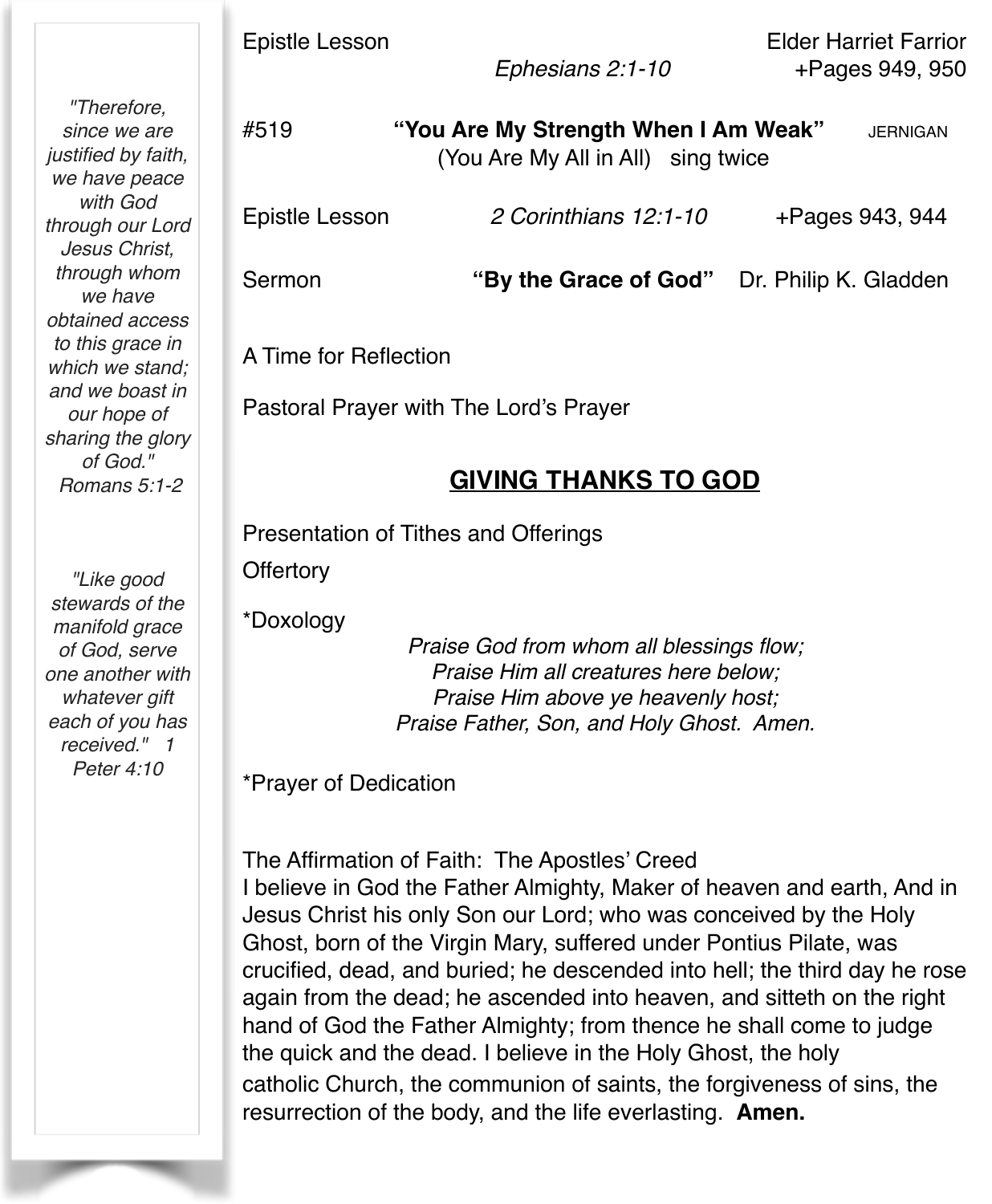\*Hymn #649 AMAZING GRACE

**"Amazing Grace, How Sweet the Sound"**

\*Benediction

\*Choral Benediction **"Amen" SCHUBERT SCHUBERT** 

\*Postlude

*\*All who are able may stand. +The page number in the pew Bible.*



# **KIRKWOOD SUMMER VESPER SERVICE**

Sunday, July 12 5:00 p.m. Refreshments under the Large Pavilion 6:00 p.m. Worship by the Lake

# **Sponsored by Friends of Kirkwood**

Hosted by Antioch Presbyterian Church Jacksonville, NC

# **Summer Schedule**

August 9! ! St. Andrews-Covenant PC/Wilmington September 13 Beulaville PC/Beulaville October 11 Westminster PC/Wilmington



Friends of Camp Kirkwood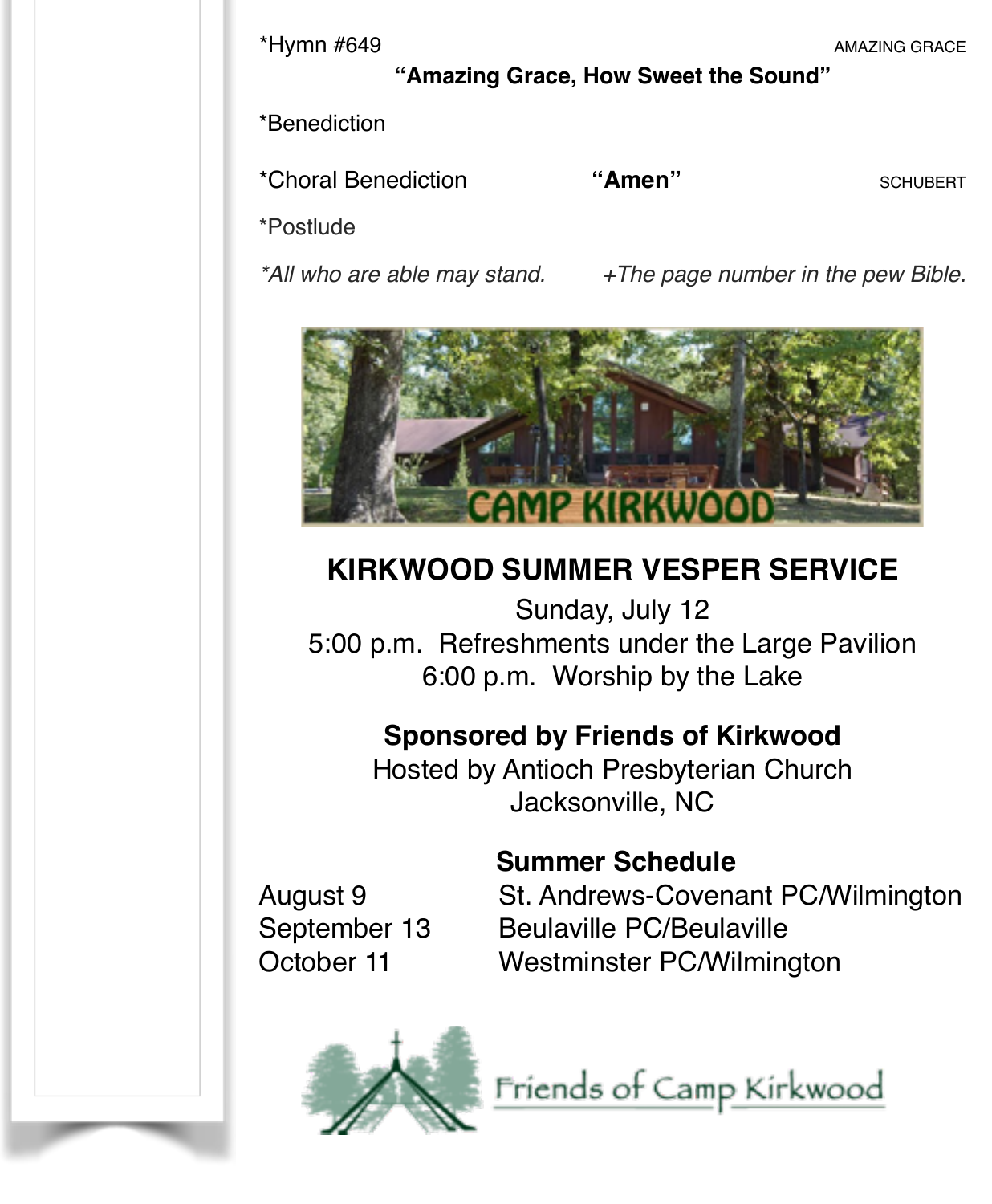# **WEEKLY CALENDAR**

| Sunday, July 12    | $9:40$ am       | <b>Opening Assembly</b>                    |
|--------------------|-----------------|--------------------------------------------|
|                    | 10:00 am        | <b>Sunday School</b>                       |
|                    | $11:00$ am      | Worship                                    |
|                    | 5:00-7:00 pm    | Summer Vespers at Camp Kirkwood            |
| Tuesday, July 14   | $6:30$ am       | Coffee in Music Room                       |
|                    | 7:00-7:30 am    | SonRise Worship, Music Room                |
|                    | 9:00 am-12 noon | <b>Summer Reading Ministry</b>             |
| Wednesday, July 15 |                 | No Bible Study                             |
|                    | 9:00 am-12 noon | <b>Summer Reading Ministry</b>             |
| Friday, July 17    | $6:30$ pm       | Wedding of Ellie Wells and Michael Newton, |
|                    |                 | Cecil B. Day Chapel, Athens, GA            |

## **NOTES AND ANNOUNCEMENTS**

- **There will be** no Wednesday morning Bible study this week.
- **Philip Gladden** will be in Georgia Wednesday Friday of this week to officiate at the wedding of Ellie Wells and Michael Newton. Please contact Susie Bullard, clerk of session, or the church office (285-2808) in an emergency.
- **The Prayer Shawl Ministry Team** is requesting donations to purchase yarn. At this time, our team purchases their own yarn. We could use more \$\$\$ and more people. Our prayer shawls have gone to over a dozen people who are wrapping themselves up in comfort and prayers. Anyone who is interested in participating in The Prayer Shawl Ministry, please join us. Our team: Mary Ayres, Cindy Barrow, Mary Carone, Marilyn Frater, Ann Mendenhall, Dottie Obenour, Sandy Ward, Vanessa Ward, Pat Wilson, and Christy Wintrode have made and given 11 prayer shawls and 1 baptism shawl. Two of the shawls have found their way to Boston and Michigan and two Prayer Pockets have gone to New York. If you prefer to write a check as your donation, make it out to "Wallace Presbyterian Church – Prayer Shawl Ministry" we sincerely appreciate your support.
- **. Our third annual Summer Reading Program** began this week with lots of activity and excitement. Twenty students and many volunteers were involved in Phonics Work, Independent Reading, Guided Reading, Making Words, and Sight Word Work. The Reading Program continues on Tuesday and Wednesday mornings through August 12. If you would like to volunteer, contact Susan Walters or Pat Barrow.